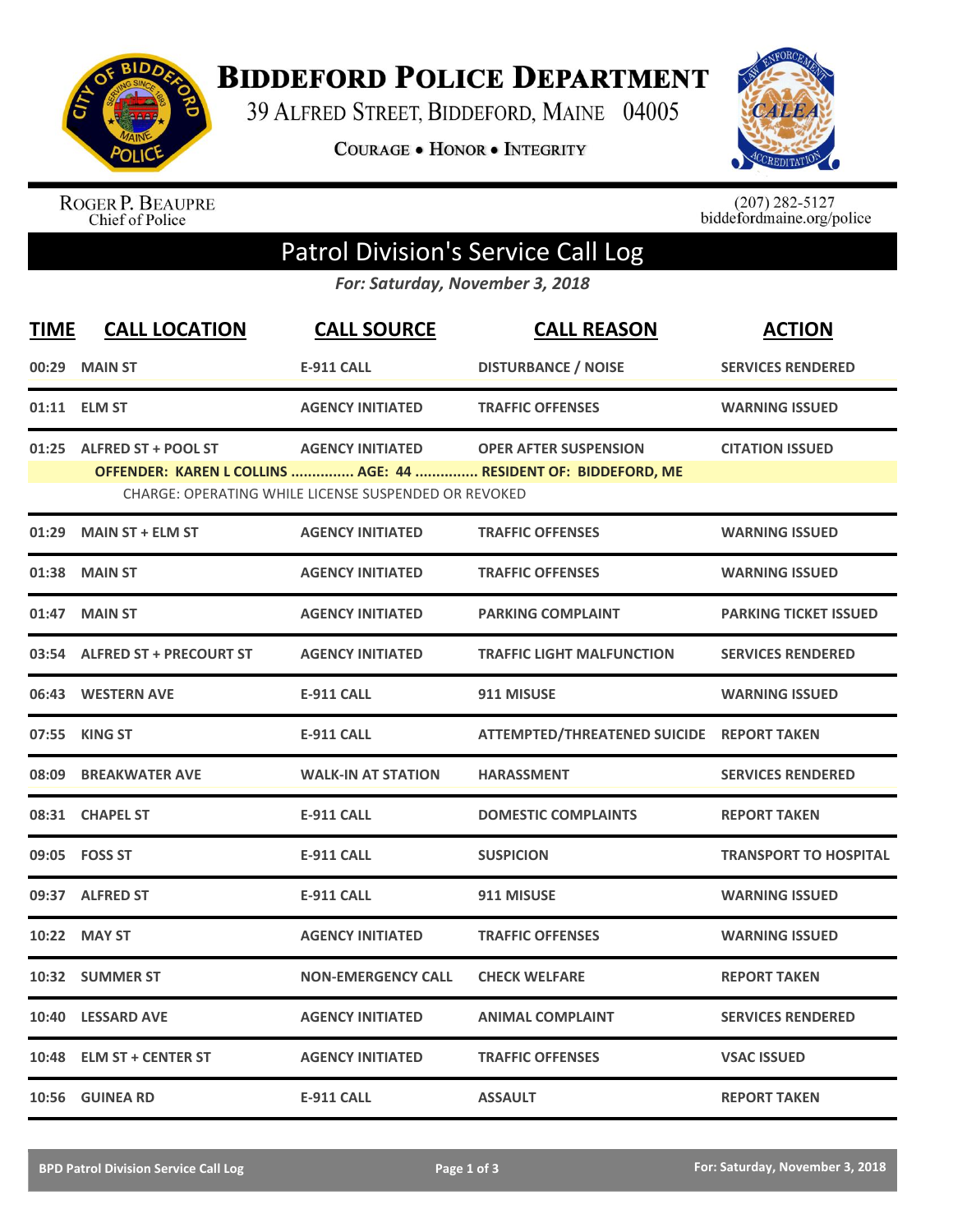| <b>TIME</b> | <b>CALL LOCATION</b>                                                                                                                     | <b>CALL SOURCE</b>        | <b>CALL REASON</b>            | <b>ACTION</b>                |  |
|-------------|------------------------------------------------------------------------------------------------------------------------------------------|---------------------------|-------------------------------|------------------------------|--|
|             | 11:11 ALFRED ST                                                                                                                          | <b>E-911 CALL</b>         | 911 MISUSE                    | <b>REFERRED OTHER AGENCY</b> |  |
|             | 11:38 ALFRED ST                                                                                                                          | <b>WALK-IN AT STATION</b> | <b>COURT ORDERED CHECK IN</b> | <b>NO VIOLATION</b>          |  |
|             | 12:04 MAIN ST                                                                                                                            | <b>AGENCY INITIATED</b>   | <b>48 RULE VIOLATION</b>      | <b>VEHICLE TOWED</b>         |  |
|             | 12:34 MAY ST + TAYLOR ST                                                                                                                 | <b>AGENCY INITIATED</b>   | <b>TRAFFIC OFFENSES</b>       | <b>WARNING ISSUED</b>        |  |
|             | 12:47 MAY ST                                                                                                                             | <b>E-911 CALL</b>         | 911 MISUSE                    | <b>SERVICES RENDERED</b>     |  |
|             | 13:03 ELM ST                                                                                                                             | <b>AGENCY INITIATED</b>   | <b>TRAFFIC OFFENSES</b>       | <b>WARNING ISSUED</b>        |  |
|             | 13:23 ALFRED ST                                                                                                                          | <b>E-911 CALL</b>         | 911 MISUSE                    | <b>CALL TRANSFERRED</b>      |  |
|             | 13:34 MAIN ST                                                                                                                            | <b>AGENCY INITIATED</b>   | <b>TRAFFIC OFFENSES</b>       | <b>WARNING ISSUED</b>        |  |
|             | 13:39 BIRCH ST                                                                                                                           | <b>NON-EMERGENCY CALL</b> | <b>SUSPICION</b>              | <b>SERVICES RENDERED</b>     |  |
|             | 13:53 MAIN ST + LUNT ST                                                                                                                  | <b>AGENCY INITIATED</b>   | <b>TRAFFIC OFFENSES</b>       | <b>WARNING ISSUED</b>        |  |
|             | 14:01 ALFRED ST                                                                                                                          | <b>NON-EMERGENCY CALL</b> | <b>SUSPICION</b>              | <b>SERVICES RENDERED</b>     |  |
|             | 14:28 INDIAN RIDGE DR                                                                                                                    | <b>NON-EMERGENCY CALL</b> | <b>ASSAULT</b>                | <b>REPORT TAKEN</b>          |  |
|             | 15:11 GRANITE ST + HILL ST                                                                                                               | <b>AGENCY INITIATED</b>   | <b>TRAFFIC OFFENSES</b>       | <b>WARNING ISSUED</b>        |  |
|             | 15:43 ALFRED ST                                                                                                                          | <b>AGENCY INITIATED</b>   | <b>TRAFFIC OFFENSES</b>       | <b>WARNING ISSUED</b>        |  |
|             | <b>16:13 DARTMOUTH ST</b>                                                                                                                | <b>E-911 CALL</b>         | 911 MISUSE                    | <b>NO ACTION REQUIRED</b>    |  |
|             | <b>16:15 MAIN ST</b>                                                                                                                     | <b>NON-EMERGENCY CALL</b> | <b>ALL OTHER</b>              | <b>SERVICES RENDERED</b>     |  |
|             | 16:20 GODBOUT WAY                                                                                                                        | <b>AGENCY INITIATED</b>   | <b>SUSPICION</b>              | <b>NEGATIVE CONTACT</b>      |  |
|             | 16:21 MASON ST                                                                                                                           | <b>NON-EMERGENCY CALL</b> | <b>PARKING COMPLAINT</b>      | <b>NO ACTION REQUIRED</b>    |  |
|             | 16:57 ELM ST                                                                                                                             | <b>AGENCY INITIATED</b>   | <b>WARRANT ARREST</b>         | <b>ARREST(S) MADE</b>        |  |
|             | OFFENDER: FLOYD POPE  AGE: 65  RESIDENT OF: BIDDEFORD, ME<br><b>CHARGE: OPERATING AFTER LICENSE SUSPENSION</b><br>CHARGE: WARRANT ARREST |                           |                               |                              |  |
|             | 16:57 POOL ST + DECARY RD                                                                                                                | <b>AGENCY INITIATED</b>   | <b>DEBRIS IN THE ROADWAY</b>  | <b>SERVICES RENDERED</b>     |  |
|             | 17:05 MAINE TPKE + ALFRED ST                                                                                                             | <b>NON-EMERGENCY CALL</b> | <b>ESCORT</b>                 | <b>SERVICES RENDERED</b>     |  |
|             | 17:13 ALFRED ST + LAMBERT ST                                                                                                             | <b>NON-EMERGENCY CALL</b> | <b>ALL OTHER</b>              | <b>SERVICES RENDERED</b>     |  |
|             | 17:15 DARTMOUTH ST                                                                                                                       | <b>E-911 CALL</b>         | 911 MISUSE                    | <b>SERVICES RENDERED</b>     |  |
|             | 18:04 DENTAL AVE                                                                                                                         | <b>E-911 CALL</b>         | 911 MISUSE                    | <b>UNABLE TO LOCATE</b>      |  |
|             | 19:25 POOL ST + HILLS BEACH RD                                                                                                           | <b>AGENCY INITIATED</b>   | <b>TRAFFIC OFFENSES</b>       | <b>WARNING ISSUED</b>        |  |